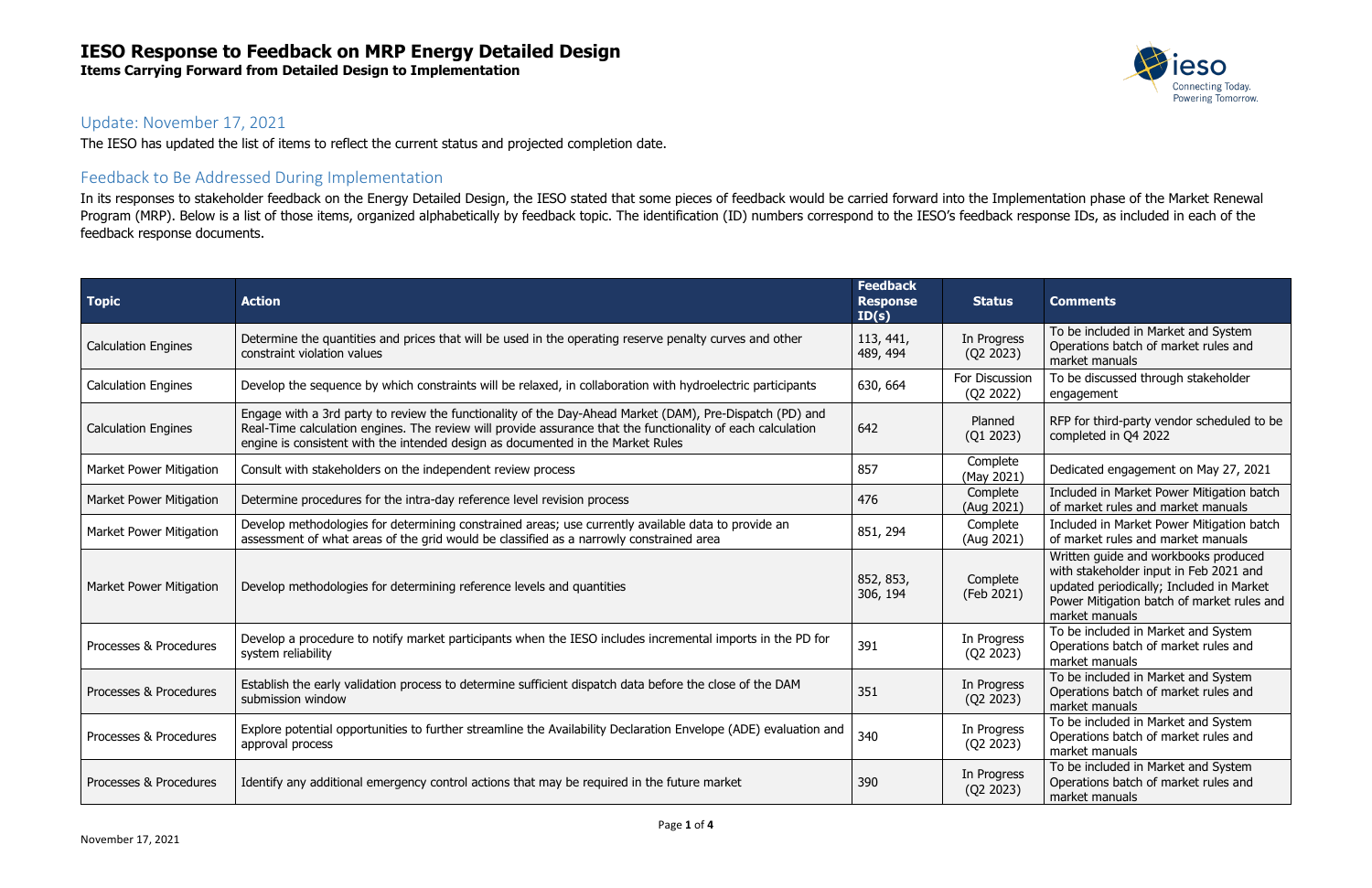**Items Carrying Forward from Detailed Design to Implementation**



| <b>Topic</b> | <b>Action</b>                                                                                                                                                                                                                                                                                                                                                                       | <b>Feedback</b><br><b>Response</b><br>ID(s)                        | <b>Status</b>               | <b>Comments</b>                                                        |
|--------------|-------------------------------------------------------------------------------------------------------------------------------------------------------------------------------------------------------------------------------------------------------------------------------------------------------------------------------------------------------------------------------------|--------------------------------------------------------------------|-----------------------------|------------------------------------------------------------------------|
| Reporting    | Consider consolidating all Daily Generator Data submitted by participants into a single report, which includes<br>Daily Energy Limits (DELs), number of starts tracking, forbidden regions, etc.                                                                                                                                                                                    | 17                                                                 | For Discussion<br>(Q3 2022) | Reporting items for consideration to be<br>discussed with stakeholders |
| Reporting    | Consider consolidating similar information and publishing the consolidation in the same reports. For example,<br>Publish Maximum Import/Export Limits, Net Interchange Scheduling Limit (NISL), and Lake Erie Circulation<br>Forecast in the one report, all Operating Reserve data in one report, and security limits and reliability<br>constraints together in a separate report | 343                                                                | For Discussion<br>(Q3 2022) | Reporting items for consideration to be<br>discussed with stakeholders |
| Reporting    | Consider consolidating the reporting processes to include standard reporting and timing of the information that<br>would be contained in an Advisory Notice into the Adequacy report                                                                                                                                                                                                | 342                                                                | For Discussion<br>(Q3 2022) | Reporting items for consideration to be<br>discussed with stakeholders |
| Reporting    | Consider producing a confidential report to market participants that shows what the IESO tool calculates in<br>terms of generator status (e.g. hot, warm, cold)                                                                                                                                                                                                                     | 18                                                                 | For Discussion<br>(Q3 2022) | Reporting items for consideration to be<br>discussed with stakeholders |
| Reporting    | Consider providing a new public report for Load Forecast Deviation Charge (LFDC) at the earliest available<br>time, similar to other Market Price Reports; provide more information on reporting LFDC                                                                                                                                                                               | 555, 861, 258                                                      | For Discussion<br>(Q3 2022) | Reporting items for consideration to be<br>discussed with stakeholders |
| Reporting    | Consider providing archival access to reports that are being retired under MRP                                                                                                                                                                                                                                                                                                      | 43                                                                 | For Discussion<br>(Q3 2022) | Reporting items for consideration to be<br>discussed with stakeholders |
| Reporting    | Consider providing report templates                                                                                                                                                                                                                                                                                                                                                 | 37, 39, 6, 7,<br>11, 12, 16                                        | In Progress<br>(Q4 2022)    | Report templates and schema files will be<br>provided in batches       |
| Reporting    | Consider providing reports that will allow Market Participants to understand and reconcile the components of<br>the DAM Reliability Scheduling Uplift (DRSU) and how it applies to resources                                                                                                                                                                                        | 532                                                                | For Discussion<br>(Q3 2022) | Reporting items for consideration to be<br>discussed with stakeholders |
| Reporting    | Consider publishing private detailed reports with hourly results for all three DAM passes to provide information<br>necessary for settlement amount reconciliation                                                                                                                                                                                                                  | 542                                                                | For Discussion<br>(Q3 2022) | Reporting items for consideration to be<br>discussed with stakeholders |
| Reporting    | Determine details for reports - timing, delivery mechanism, etc.                                                                                                                                                                                                                                                                                                                    | 357, 611,<br>513, 194, 20,<br>31, 33, 36,<br>742, 797,<br>798, 344 | For Discussion<br>(Q3 2022) | Reporting items for consideration to be<br>discussed with stakeholders |
| Reporting    | Determine details on reporting shadow prices                                                                                                                                                                                                                                                                                                                                        | 619, 688                                                           | For Discussion<br>(Q3 2022) | Reporting items for consideration to be<br>discussed with stakeholders |
| Reporting    | Establish specific details on the mechanics of the automatic notification of commitment                                                                                                                                                                                                                                                                                             | 363                                                                | For Discussion<br>(Q3 2022) | Reporting items for consideration to be<br>discussed with stakeholders |
| Reporting    | Explore opportunities where possible - while adhering to confidentiality provisions - to enhance advisory<br>notifications to include information on revised inputs utilized to re-run the DAM calculation engine                                                                                                                                                                   | 354                                                                | For Discussion<br>(Q3 2022) | Reporting items for consideration to be<br>discussed with stakeholders |
| Reporting    | Provide more information on publishing and reporting the Congestion Rent and Loss Residual Disbursement                                                                                                                                                                                                                                                                             | 265                                                                | For Discussion<br>(Q3 2022) | Reporting items for consideration to be<br>discussed with stakeholders |
| Reporting    | Provide more information on the reporting of settlement derived input data                                                                                                                                                                                                                                                                                                          | 547                                                                | For Discussion<br>(Q3 2022) | Reporting items for consideration to be<br>discussed with stakeholders |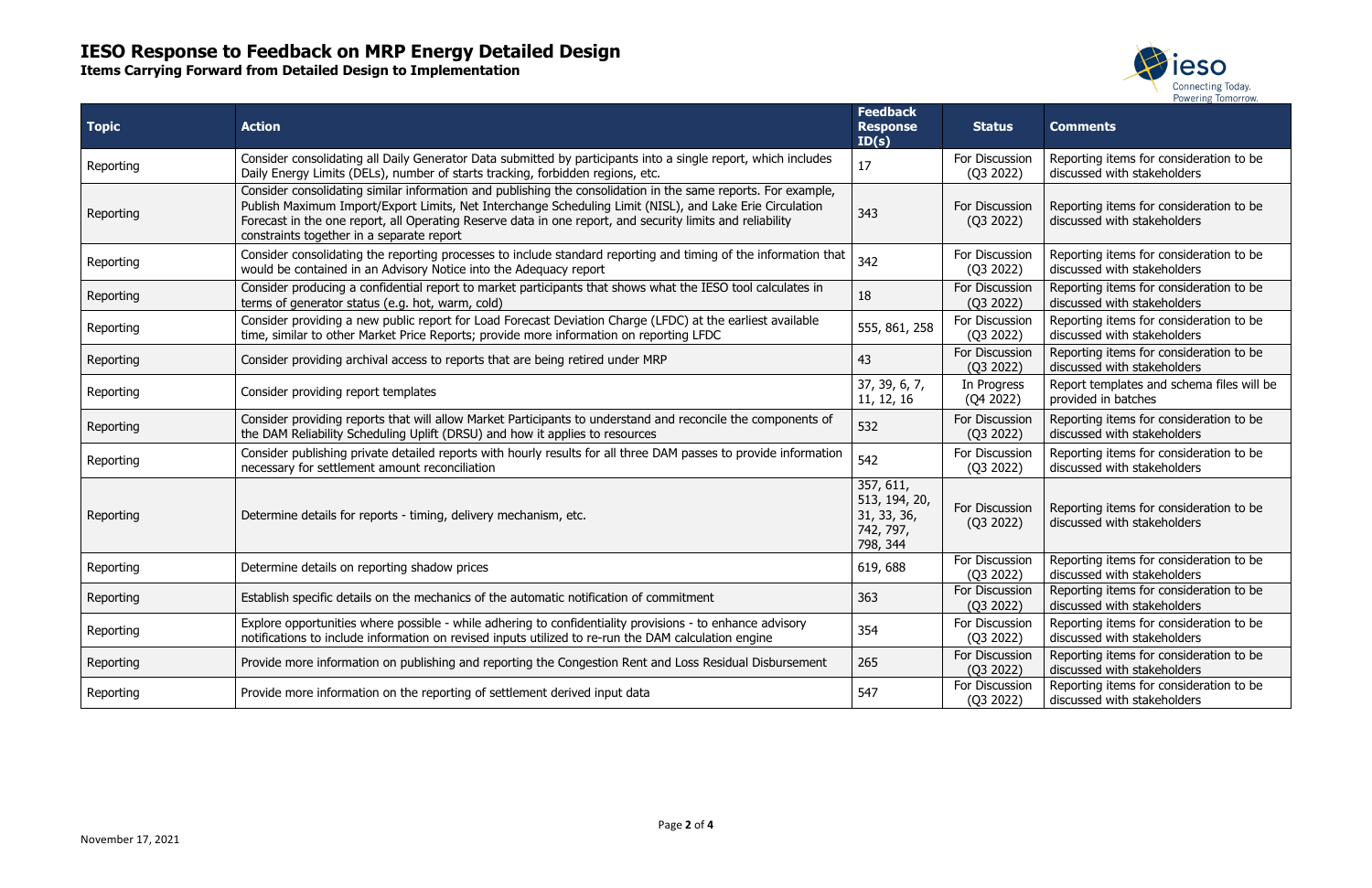**Items Carrying Forward from Detailed Design to Implementation**



| <b>Topic</b> | <b>Action</b>                                                                                                                                                                                                                                                                                                                                                                                                                                                                                                 | <b>Feedback</b><br><b>Response</b><br>ID(s)                  | <b>Status</b>               | <b>Comments</b>                                                                                                          |
|--------------|---------------------------------------------------------------------------------------------------------------------------------------------------------------------------------------------------------------------------------------------------------------------------------------------------------------------------------------------------------------------------------------------------------------------------------------------------------------------------------------------------------------|--------------------------------------------------------------|-----------------------------|--------------------------------------------------------------------------------------------------------------------------|
| Settlement   | Consider adding specification for the below components in IMP_SPEC_0005 Format Specification for<br>Settlement Statement Files and Data Files:<br>Market Power Mitigation results, e.g. indicators for dispatch data (price and schedule) was produced<br>upon ex-ante mitigation functions.<br>Eligibility and Variant indicators information for new Settlement Amounts are calculated upon (1)<br>eligible/ineligible criteria, (2) applicable Variant scenario and (3) applicable persistence multipliers | 599                                                          | For Discussion<br>(Q3 2022) | Reporting items for consideration to be<br>discussed with stakeholders                                                   |
| Settlement   | Consider including a detailed breakdown of calculations in future settlement statements, including all the<br>necessary data for market participants to verify statement correctness                                                                                                                                                                                                                                                                                                                          | 528                                                          | In Progress<br>(Q2 2022)    | Details of the Settlement charges will be<br>included in Market Settlement batch of<br>market rules and market manuals   |
| Settlement   | Consider including a new section on Non-Dispatchable Load (NDL) settlement that is not subject to the two-<br>settlement system in the market manual                                                                                                                                                                                                                                                                                                                                                          | 269                                                          | In Progress<br>(Q2 2022)    | A new section for non-dispatchable loads<br>will be included in the Market Settlement<br>market manuals                  |
| Settlement   | Consider including the inferred state of the unit (e.g. hot, warm, or cold) used by the IESO in determining the<br>start-up costs in settlement data files                                                                                                                                                                                                                                                                                                                                                    | 545                                                          | For Discussion<br>(Q3 2022) | Reporting items for consideration to be<br>discussed with stakeholders                                                   |
| Settlement   | Consider indicating the hours where each resource is eligible for Generation Station Service Rebate (GSSR) in<br>future settlement statements with GSSR                                                                                                                                                                                                                                                                                                                                                       | 585                                                          | For Discussion<br>(Q3 2022) | Reporting items for consideration to be<br>discussed with stakeholders                                                   |
| Settlement   | Consult the Canada Revenue Agency in determining the tax treatment for new and revised settlement and will<br>incorporated the recommended tax treatment in the IESO Charge Types and Equations document                                                                                                                                                                                                                                                                                                      | 268                                                          | In Progress<br>(Q2 2022)    | To be included in Market Settlement,<br>Metering and Billing batch of market rules<br>and market manuals                 |
| Settlement   | Provide more information on reporting of DAM Quantity of Energy Scheduled for Withdrawal on settlement<br>statements                                                                                                                                                                                                                                                                                                                                                                                          | 862                                                          | In Progress<br>(Q2 2022)    | To be included in Market Settlement,<br>Metering and Billing batch of market rules<br>and market manuals                 |
| Settlement   | Provide more information on the settlement process for de-committed resources                                                                                                                                                                                                                                                                                                                                                                                                                                 | 370, 382                                                     | In Progress<br>(Q2 2022)    | To be included in Market Settlement,<br>Metering and Billing batch of market rules<br>and market manuals                 |
| Settlement   | Provide details of the settlement process to address Dispatch Scheduling errors in the market manuals                                                                                                                                                                                                                                                                                                                                                                                                         | 597                                                          | In Progress<br>(Q2 2022)    | To be included in Market Settlement,<br>Metering and Billing batch of market rules<br>and market manuals                 |
| Settlement   | Provide documentation and background to the Charge Types and Equations that will used in the renewed<br>market                                                                                                                                                                                                                                                                                                                                                                                                | 589                                                          | In Progress<br>(Q2 2022)    | To be included in Market Settlement,<br>Metering and Billing batch of market rules<br>and market manuals                 |
| Settlement   | Provide more information on details of the settlement statement for Hourly Physical Transaction Settlement<br>Amount (HPTSA){1}                                                                                                                                                                                                                                                                                                                                                                               | 552                                                          | In Progress<br>(Q2 2022)    | To be included in Market Settlement,<br>Metering and Billing batch of market rules<br>and market manuals                 |
| Settlement   | Provide more information on methodology and reporting of Economic Operating Point (EOP)                                                                                                                                                                                                                                                                                                                                                                                                                       | 549, 570, 796                                                | In Progress<br>(Q2 2022)    | Dedicated education and engagement<br>session planned for EOP                                                            |
| Settlement   | Provide more information on settlement data files and settlement statements                                                                                                                                                                                                                                                                                                                                                                                                                                   | 270, 529,<br>530, 531,<br>546, 551,<br>557, 559,<br>586, 595 | In Progress<br>(Q2 2022)    | Details of the settlement charges Market<br>Settlement, Metering and Billing batch of<br>market rules and market manuals |